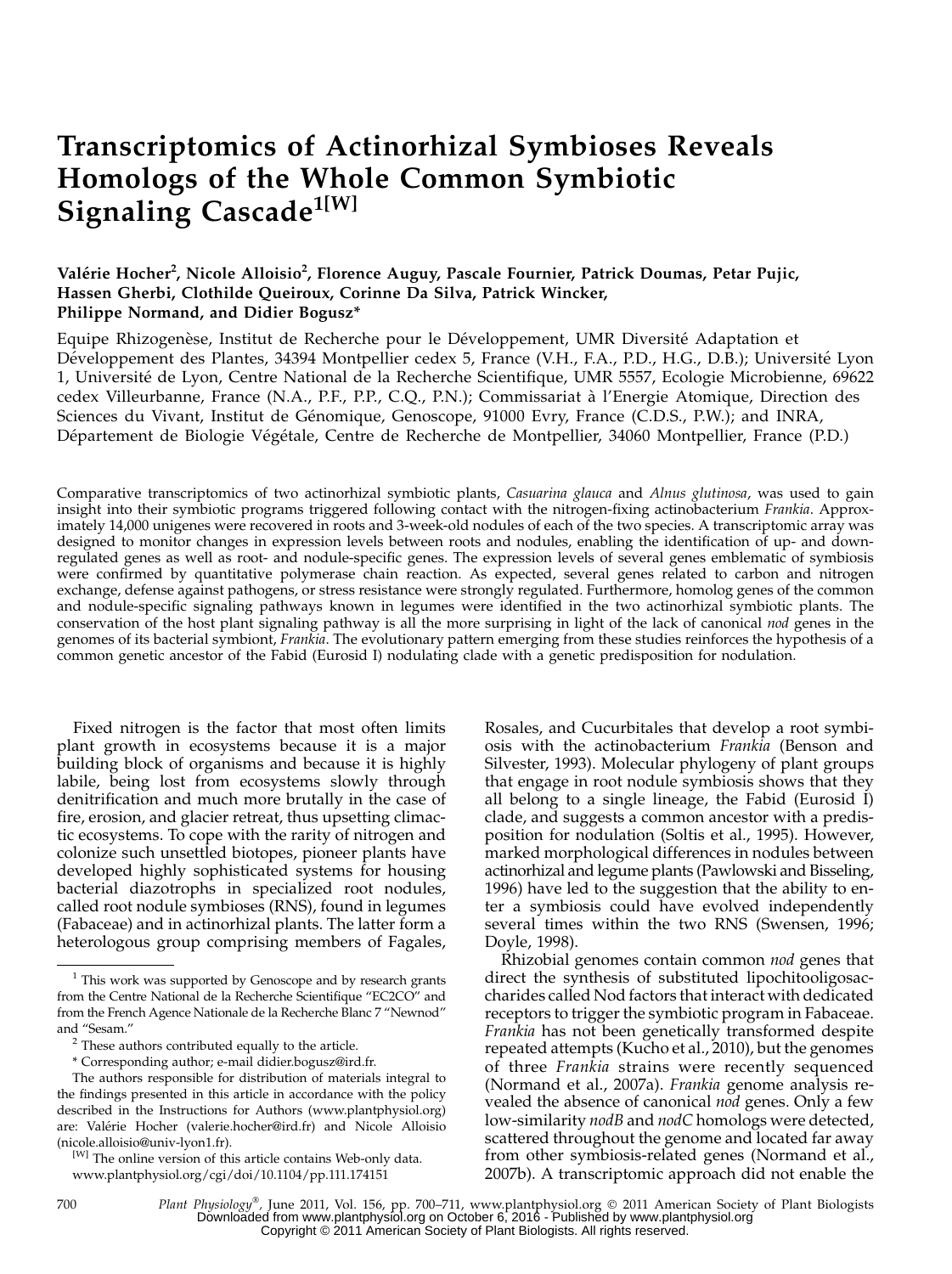detection of a symbiosis island of up-regulated genes (Alloisio et al., 2010). Conversely, Frankia is known to synthesize a heat-stable root hair-deforming factor (Ceremonie et al., 1999) as well as phenyl-acetate, an auxin that induces lateral root formation (Hammad et al., 2003; Perrine-Walker et al., 2010).

Recent studies using two model legume species, Lotus japonicus and Medicago truncatula, elucidated the roles of many genes that are essential for the different steps of nodule development (Oldroyd et al., 2009). A genetic overlap was shown to exist between the legume RNS and the more ancient arbuscular mycorrhizal (AM) symbiosis (Kistner and Parniske, 2002), and the existence of a common pathway for legumes and AM endosymbioses, the "SYM" pathway, was demonstrated (Capoen et al., 2009; Markmann and Parniske, 2009). The need for at least seven legume genes (SymRK, CASTOR, POLLUX, NUP85, NUP133, CCaMK, and CYCLOPS) for both bacterial and fungal symbioses led to the hypothesis that preexisting AM genes were recruited during the evolution of root nodule symbiosis (Kistner and Parniske, 2002).

The symbiotic determinants of the actinorhizal plants are still poorly known (Perrine-Walker et al., 2011), aside from the recent demonstration that  $SymRK$ is a linchpin in Casuarina and Datisca (Gherbi et al., 2008; Markmann et al., 2008) and plays a role similar to that played in legumes. These results raise two important questions: do all endosymbioses share a unique pathway? Do actinorhizals and legumes share a common nodulation signaling pathway? On the other hand, a number of genes have been shown to be up-regulated in response to interaction with Frankia (Pawlowski, 2009). These genes include an enolase (van Ghelue et al., 1996), a subtilisin-like protease (Laplaze et al., 2000), a dicarboxylate transporter (Jeong et al., 2004), and nitrogen assimilation genes (Guan et al., 1996) as well as numerous poorly characterized genes.

The objective of this study was to investigate the genetic bases of symbiotic interactions in actinorhizal plants by focusing on two major actinorhizal species, Alnus glutinosa and Casuarina glauca. Alnus and Casuarina react to Frankia in a way that is largely similar, with initial deformation and branching of root hairs, division of cortical cells, and the formation of a swelling of the cortex called a prenodule, followed by the emergence from the pericycle of a modified secondary root colonized by Frankia that then penetrates cortical cells from an infection thread, where it develops nitrogen-fixing cells. The major difference between the two plants is oxygen level regulation in nodule cortical cells, which is a critical factor in Frankia. In Alnus, the oxygen level is not regulated, and Frankia has to adapt by synthesizing specialized cells called vesicles with thick hopanoid walls that form a diffusion barrier (Berry et al., 1993). When vesicles are absent, as in Casuarina, there is a low-oxygen tension in the infected cells (Tjepkema, 1979), presumably due to the lignification of their cell walls (Berg and McDowell, 1988),

whereas a symbiotic hemoglobin facilitates the supply of oxygen to the bacterial respiration chain (Gherbi et al., 1997). In addition, nodular roots are prevalent in Casuarina and very rare in Alnus (Torrey, 1976); these peculiar roots, which emerge from the nodule apex, show a negative geotropism, are free of root hair and of bacterial infection, and are thought to permit the supply of oxygen and nitrogen to nodules under water saturation conditions (Tjepkema, 1978).

To understand the genetic bases of symbiotic interactions in actinorhizal plants, we undertook a study of the ESTs expressed following contact with Frankia in A. glutinosa and C. glauca and used transcriptomic arrays and quantitative PCR to analyze global gene expression. Our data revealed that genes homologous to genes of the entire common legume symbiotic and nodule-specific pathways were present in A. glutinosa and C. glauca, indicating a possible single origin for legume-rhizobia and actinorhizal symbioses.

# RESULTS

# Unigene Data Sets for A. glutinosa and C. glauca Are Comparable

For A. glutinosa and C. glauca, sequencing of the cDNA libraries obtained from noninoculated roots (controls), inoculated roots (2 and 7 d post inoculation [dpi]), and nodules (3 weeks post inoculation) gave rise to two sets of high-quality ESTs (32,591 for A. glutinosa and 30,525 for C. glauca). A detailed description of the EST libraries can be found in Supplemental Table S1. For each species, a complete set of ESTs was analyzed and clustered to generate a set of nonredundant genes. Clustering resulted in 14,301 unigenes (10,424 singletons and 3,877 tentative consensus sequences) for A. glutinosa and 14,868 unigenes (11,579 singletons and 3,289 tentative consensus sequences) for C. glauca. A similar classification was observed for both species: around 50% of genes had no significant match or known function, while the other 50% were identified by BLAST (Fig. 1A). Moreover, the further classification of the two unigenes sets according to Gene Ontology revealed similar distribution into functional categories for A. glutinosa and C. glauca (Fig. 1B). For both species, the main categories represented were linked to transport (approximately 10%), metabolism (approximately 15%), and protein synthesis and gene expression (approximately 20%), reflecting high activity levels, possibly linked to nodulation (Journet et al., 2002).

# Identification of Genes Differentially Expressed during Actinorhizal Symbioses

# Global Analysis of Microarrays

The main objective of this study was to focus on transcriptional changes during actinorhizal symbiosis in two different species. Microarrays were thus used to identify sets of differentially expressed genes for C.

Plant Physiol. Vol. 156, 2011 701

Downloaded from [www.plantphysiol.org](http://www.plantphysiol.org/) on October 6, 2016 - Published by [www.plantphysiol.org](http://www.plantphysiol.org) Copyright © 2011 American Society of Plant Biologists. All rights reserved.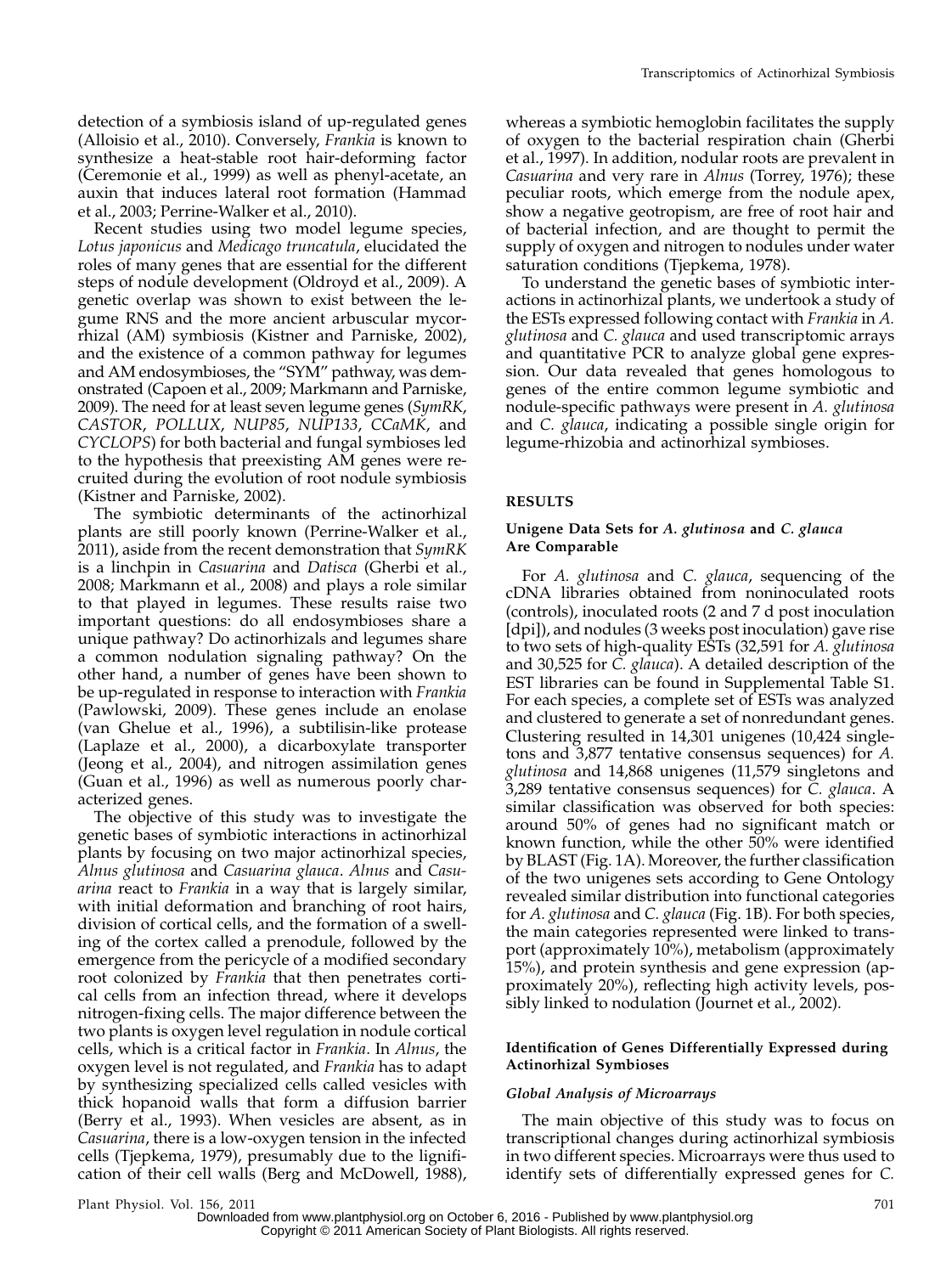

Figure 1. Comparison of unigene classification in A. glutinosa and C. glauca. A, Distribution based on E value and top-10 results of BLAST. B, Distribution of annotated unigenes into functional categories according to Gene Ontology (GO) GOSLIM biological process.

glauca and A. glutinosa. An Agilent custom oligonucleotide chip was designed for each species representing 13,909 unigenes for A. glutinosa and 14,543 unigenes for C. glauca, and gene transcript levels were compared between young nodules (3 weeks old) and uninfected roots. After elimination of residual redundancy, 1,196 (8.5% of the unigenes) and 1,672 (11.5% of the unigenes) genes were found to be significantly regulated in A. glutinosa and C. glauca nodules, respectively (nodule/root fold change  $\geq 2$  or  $\leq$ 0.5;  $P \le 0.01$ ). Moreover, 340 (2.4%) genes in A. glutinosa and 339 (2.3%) genes in C. glauca were identified as specifically induced or repressed in the nodule. The complete lists of these regulated genes are given in Supplemental Tables S2 and S3. Approximately 50% of differentially expressed genes had a known function, and functional Gene Ontology "biological process" analysis of up- and down-regulated genes indicated that, overall, the response to nodulation was similar in the two species (Fig. 2). The distribution into functional categories was found to be very close to that observed for the unigene sets and thus confirmed high metabolism and transport activity regulation during nodule formation (Journet et al., 2002; Colebatch et al., 2004; El Yahyaoui et al., 2004). Due to the small number of regulated genes, some categories, like "ubiquitin cycle," "cell communication," and "DNA metabolic process," were not represented. It is worth noting that two categories appeared to be particularly underrepresented: the first, "electron transport," was missing even though it represented about 5% of the unigenes (Fig. 1B); the second, the "translation" category, appeared to be underrepresented in regulated genes even though it represented



Figure 2. Comparison of A. glutinosa and C. glauca regulated genes according to Gene Ontology GOSLIM biological process functional categories. The distribution of up- and down-regulated genes is given for each category.

702 Plant Physiol. Vol. 156, 2011

Downloaded from [www.plantphysiol.org](http://www.plantphysiol.org/) on October 6, 2016 - Published by [www.plantphysiol.org](http://www.plantphysiol.org) Copyright © 2011 American Society of Plant Biologists. All rights reserved.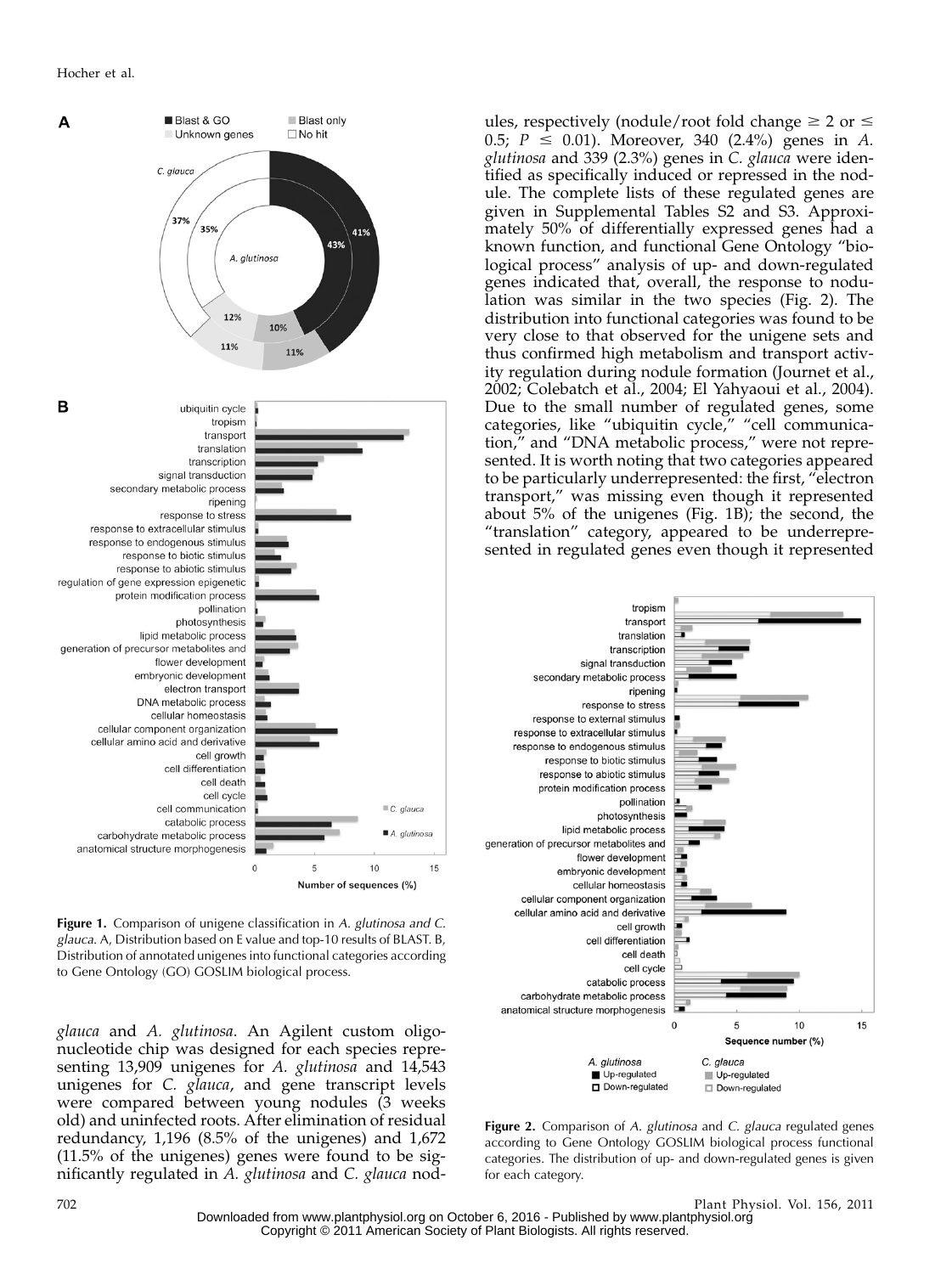8% to 10% of the unigenes. For each category, Figure 2 shows the distribution between up- and down-regulated genes. The percentages of up- and down-regulated genes in each category were very similar in the two actinorhizal symbiotic species.

## The Top-60 Differentially Regulated Genes

A comparison of the top-60 differentially or specifically regulated genes confirmed the high similarity between the two plant species for the control of nodulation. Around 50% of the top-20 up-regulated genes (Table I) had no homolog, and the other 50% were mostly linked to defense reactions, transport, and cell wall modification. Concerning down-regulated genes (Table II), genes encoding late embryogenesisabundant protein-related, peroxidase precursor, chitinase, nitrogen transporter, and cytochrome 450 were found in both species. Interestingly, Ag12 (for A. glutinosa12) and Cg12 (for C. glauca12) were among the most strongly induced genes in nodules (Table III). These two homologs encode a subtilase, considered a nodulin linked to symbiosis (Ribeiro et al., 1995;

Laplaze et al., 2000; Svistoonoff et al., 2003). Two other actinorhizal nodulins were also found in both species among the top-20 induced genes: a dicarboxylate transporter (*Dcat1*) that could supply the intracellular bacteria with carbon, and a  $\gamma$ -expansin natriuretic peptide belonging to a novel class of peptide signal molecules (plant natriuretic peptides) involved in biotic and abiotic stress response.

## Actinorhizal Nodulins

The microarray expression levels were compared with previously published RNA gel-blot analyses of 11 A. glutinosa nodulins (five nodule specific and six nodule enhanced) and one pathogenesis-related protein (nodule down-regulated). Results and references are presented in Table IV. Excellent agreement was found between the microarray and RNA gel-blot data, except for the three less expressed nodulins (Gln synthetase, enolase, and Ag13 protein), which did not show significant up-regulation in nodules. This discrepancy could be due to the different nodule ages, 3 weeks for the microarrays and 5 to 13 weeks for

Table I. List of the 20 most up-regulated genes during nodulation in A. glutinosa and C. glauca The fold change nodule (NOD) versus noninoculated root (NIR) was validated by a Student's test ( $P < 0.01$ ). NA, Not annotated.

|                            |                        | A. glutinosa                                        | C. glauca       |                        |                                                                        |  |
|----------------------------|------------------------|-----------------------------------------------------|-----------------|------------------------|------------------------------------------------------------------------|--|
| Clone Name                 | Fold Change<br>NOD/NIR | Product Description                                 | Clone Name      | Fold Change<br>NOD/NIR | Product Description                                                    |  |
| AGCL10Contig3 <sup>a</sup> | 1,539.56               | Actinorhizal nodulin GHRP                           | CGCL2388Contig1 | 3,256.26               | Nucleoid DNA-binding<br>protein cnd41                                  |  |
| AGCL23Contig1 <sup>b</sup> | 1,123.35               | $\gamma$ -Expansin natriuretic peptide <sup>c</sup> | CGCL139Contig1  | 2,724.01               | <b>NA</b>                                                              |  |
| AG-N01f_001_E15            | 481.46                 | Receptor protein kinase<br>perk1-like               | CGCL244Contig1  | 2,689.17               | NA                                                                     |  |
| AG-N01f 021 C14            | 400.94                 | Integral membrane<br>family protein                 | CGCL683Contig1  | 2,136.16               | Cys-rich protein                                                       |  |
| AG-N01f_032_M24            | 305.73                 | PMR5 (powdery mildew<br>resistant 5)                | CG-N02f 001 B22 | 1,166.02               | Purine transmembrane<br>transporter                                    |  |
| AG-R01f_030_G24            | 288.39                 | NtPRp27-like protein                                | CGCL1417Contig1 | 1,027.49               | Multidrug/pheromone exporter,<br>MDR family, ABC transporter<br>family |  |
| AG-N01f 011 P13            | 277.20                 | NA                                                  | CG-N02f 022 D11 | 763.95                 | NA                                                                     |  |
| AG-N01f_002_I06            | 263.57                 | <b>NA</b>                                           | CG-N02f_017_B16 | 616.81                 | Cellulase-containing protein                                           |  |
| AGCL454Contig1             | 240.45                 | <b>NA</b>                                           | CGCL1398Contig1 | 448.81                 | NA                                                                     |  |
| AG-N01f 017 D15            | 173.71                 | $\beta$ -Tubulin 14                                 | CGCL167Contig1  | 372.36                 | NA                                                                     |  |
| AGCL3713Contig1            | 155.02                 | Defensin amp1 protein                               | CG-N02f_031_K14 | 301.55                 | Flavanone $3\beta$ -hydroxylase                                        |  |
| AG-N01f_032_B10            | 135.71                 | Anthocyanin-O-methyltransferase                     | CG-N02f_029_M21 | 292.47                 | AAA-type ATPase family protein                                         |  |
| AGCL563Contig1             | 127.02                 | NA                                                  | CGCL2384Contig1 | 221.47                 | NA                                                                     |  |
| AGCL1540Contig1            | 99.80                  | NA                                                  | CGCL291Contig1  | 216.13                 | <b>NA</b>                                                              |  |
| AG-N01f_041_J16            | 93.01                  | NA                                                  | CG-N02f_007_K17 | 200.54                 | NA                                                                     |  |
| AGCL726Contig1             | 85.59                  | NA                                                  | CGCL2872Contig1 | 168.62                 | <b>Bifunctional nuclease</b>                                           |  |
| AG-N01f_016_D15            | 82.23                  | NA                                                  | CG-N02f 033 F11 | 166.22                 | NA                                                                     |  |
| AGCL2340Contig1            | 81.09                  | Cellulose synthase catalytic<br>subunit             | CG-N02f_002_L04 | 125.82                 | Disease resistance-responsive<br>family protein                        |  |
| AG-R01f_024_I03            | 65.66                  | NA                                                  | CG-N02f_028_L08 | 124.61                 | Peroxidase 1                                                           |  |
| AG-N01f 026 N11            | 62.42                  | <b>NA</b>                                           | CG-N02f 005 A03 | 114.77                 | Invertase pectin methyl-esterase<br>inhibitor family protein           |  |

<sup>a</sup>Same sequence as for reported actinorhizal nodulin GHRP (Table IV). b  $^{b}$ Same sequence as for A. glutinosa  $\gamma$ -expansin natriuretic peptide cDNA (GU062393). <sup>c</sup> EST with the same product description as an EST listed in Table III but showing a different sequence, revealing the likely presence of different genes and/or alleles.

Plant Physiol. Vol. 156, 2011 703 Downloaded from [www.plantphysiol.org](http://www.plantphysiol.org/) on October 6, 2016 - Published by [www.plantphysiol.org](http://www.plantphysiol.org) Copyright © 2011 American Society of Plant Biologists. All rights reserved.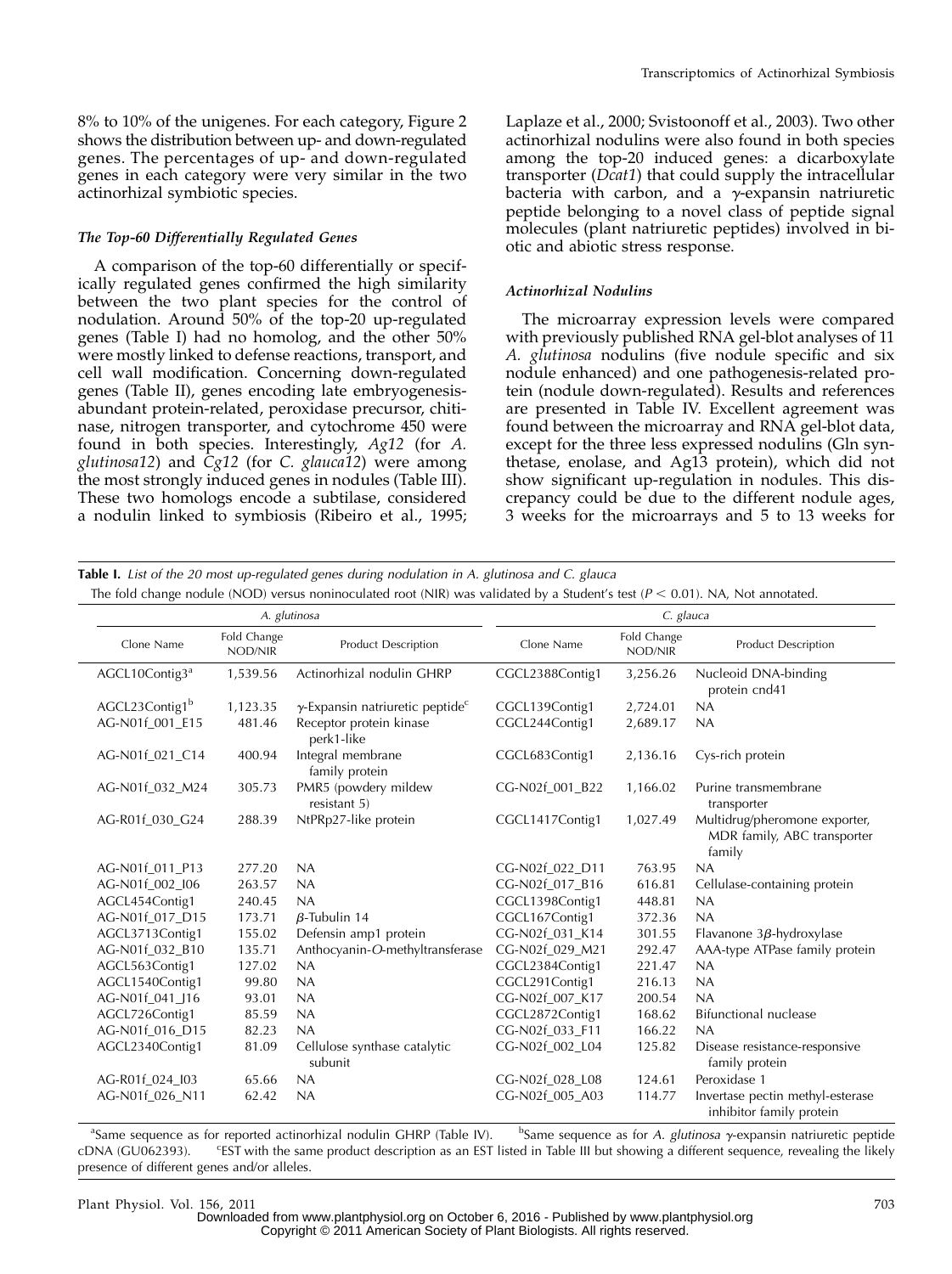|                 | A. glutinosa           |                                                       | C. glauca       |                        |                                                                     |  |
|-----------------|------------------------|-------------------------------------------------------|-----------------|------------------------|---------------------------------------------------------------------|--|
| Clone Name      | Fold Change<br>NOD/NIR | <b>Product Description</b>                            | Clone Name      | Fold Change<br>NOD/NIR | <b>Product Description</b>                                          |  |
| AG-N01f_019_F11 | 0.06                   | NA                                                    | CG-R02f_047_E06 | 0.01                   | Chitinase (class II)                                                |  |
| AG-R01f_031_P04 | 0.06                   | Cytochrome P450                                       | CG-R02f_034_F01 | 0.01                   | Cytochrome P450                                                     |  |
| AG-R01f 019 E22 | 0.06                   | Sugar transporter                                     | CG-R02f 021 J04 | 0.01                   | NA                                                                  |  |
| AG-R01f_016_D22 | 0.06                   | CLE5 (clavata 3 ESR-related 5)<br>receptor binding    | CG-R02f_021_J02 | 0.01                   | Stigma-specific stig1 family protein                                |  |
| AGCL1170Contig1 | 0.06                   | TPA_inf: aquaporin TIP4;1                             | CG-R02f 011 F09 | 0.01                   | Pollen ole e 1 allergen and extensin<br>family protein <sup>a</sup> |  |
| AG-R01f 011 O10 | 0.06                   | $\beta$ -1,3-Glucanase                                | CG-R02f 044 A07 | 0.01                   | Pectin-esterase family protein                                      |  |
| AG-R01f_034_A02 | 0.06                   | NA                                                    | CGCL1068Contig1 | 0.01                   | Nitrate reductase                                                   |  |
| AG-J07f_004_O01 | 0.05                   | Ammonium transporter                                  | CG-R02f_032_M15 | 0.01                   | Short-chain alcohol dehydrogenase                                   |  |
| AGCL3378Contig1 | 0.05                   | Cinnamate 4-hydroxylase                               | CG-R02f 024 C08 | 0.01                   | Carboxypeptidase D                                                  |  |
| AG-J07f 002 P01 | 0.05                   | NA                                                    | CG-R02f 048 H06 | 0.01                   | High-affinity nitrate transporter                                   |  |
| AG-R01f_010_L01 | 0.04                   | Glc sorbosone<br>dehydrogenase-like protein           | CGCL47Contig1   | 0.00                   | SEPALLATA3-like MADS box                                            |  |
| AG-N01f_039_B03 | 0.04                   | Peroxidase precursor                                  | CG-R02f_011_B02 | 0.00                   | Nitrate transporter                                                 |  |
| AGCL103Contig1  | 0.04                   | Suspensor-specific protein                            | CG-R02f_001_N20 | 0.00                   | Pollen-specific kinase partner protein                              |  |
| AG-J07f 001 A06 | 0.03                   | NA                                                    | CG-R01f 002 A09 | 0.00                   | Peroxidase precursor <sup>b</sup>                                   |  |
| AGCL2795Contig1 | 0.03                   | Xyloglucan-specific fungal<br>endoglucanase inhibitor | CG-R02f_008_G05 | 0.00                   | Secoisolariciresinol dehydrogenase                                  |  |
| AGCL1854Contig1 | 0.02                   | Putative chitinase                                    | CGCL968Contig1  | 0.00                   | Late embryogenesis-abundant<br>protein-related (Lea)                |  |
| AGCL656Contig1  | 0.01                   | Short-chain alcohol<br>dehydrogenase                  | CG-R02f_025_K08 | 0.00                   | Peroxidase precursor <sup>b</sup>                                   |  |
| AGCL2384Contig1 | 0.00                   | NA                                                    | CG-R02f 009 P04 | 0.00                   | NA                                                                  |  |
| AG-R01f_021_P13 | 0.00                   | Type II proteinase inhibitor<br>family protein        | CG-R02f_044_N23 | 0.00                   | TPA: class III peroxidase 102 precursor                             |  |
| AG-R01f_037_A23 | 0.00                   | Late embryogenesis-abundant<br>protein-related (Lea)  | CG-R02f_020_D19 | 0.00                   | Pollen ole e 1 allergen and extensin<br>family protein <sup>a</sup> |  |

Table II. List of the 20 most down-regulated genes during nodulation in A. glutinosa and C. glauca The fold change nodule (NOD) versus noninoculated root (NIR) was validated by a Student's test ( $P < 0.01$ ). NA, Not annotated.

a,bESTs followed by the same letter indicate ESTs having the same product description but different sequences, showing thus the likely presence of different genes and/or alleles.

published gel-blot analyses. C. glauca homologs of these actinorhizal nodulins were identified in the unigene database, and interestingly, for most, a similar regulation pattern was observed in the microarray data (Table IV). As only a few mechanisms have been described for actinorhizal symbiosis, this observation is of paramount importance, as, to our knowledge for the first time, similar global expression was found in two actinorhizal species.

## Validation of Microarray Results

Results of real-time quantitative (qRT)-PCR analysis of 23 A. glutinosa and 29 C. glauca genes revealed similar regulation patterns to those observed by microarray (Supplemental Table S4).

# Homologs of Genes Involved in the Nod Factor Signal Transduction Pathway of Legumes Were Identified in A. glutinosa and C. glauca

BLAST analysis of our two unigene sets revealed that most legume symbiotic genes have homologs in

the two actinorhizal plants. Twelve homologs (Lys-6, SYMREM1, DMI2/SymRK, DMI3/CCaMK, RPG, Hap2-1, NSP1, ERF1, Cyp2, Cyp4, HMGR, and RALFL1) were identified in A. glutinosa, and 16 homologs (Lys-6, SYMREM1, CASTOR, Nup133, DMI3/CCaMK, IPD3/ CYCLOPS, Hap2-1, ERN1, CPP-L56, NIN, LIN/CER-BERUS, HK1, Cyp2, Cyp4, HMGR, and RALFL1) were identified in C. glauca (Fig. 3). Interestingly, these homologs covered the entire symbiotic pathway from the signal perception to the nodulation process via the bacterial and fungal common pathway, as described (Kistner and Parniske, 2002; Markmann and Parniske, 2009; Madsen et al., 2010). Eight of them (Lys-6, SYMREM1, DMI2/SymRK, DMI3/CCaMK, Hap2-1, HMGR, Cyp2, and Cyp4) were identified in both species. For others, it is likely that their transcripts were not detected and have not been sequenced in one of the two actinorhizal species. For instance, this was the case of SymRK, whose symbiotic role has already been demonstrated in C. glauca (Gherbi et al., 2008) but was not present among C. glauca unigenes. Interestingly, expression analysis of these symbiosis homologs in A. glutinosa and C. glauca revealed that the accumulation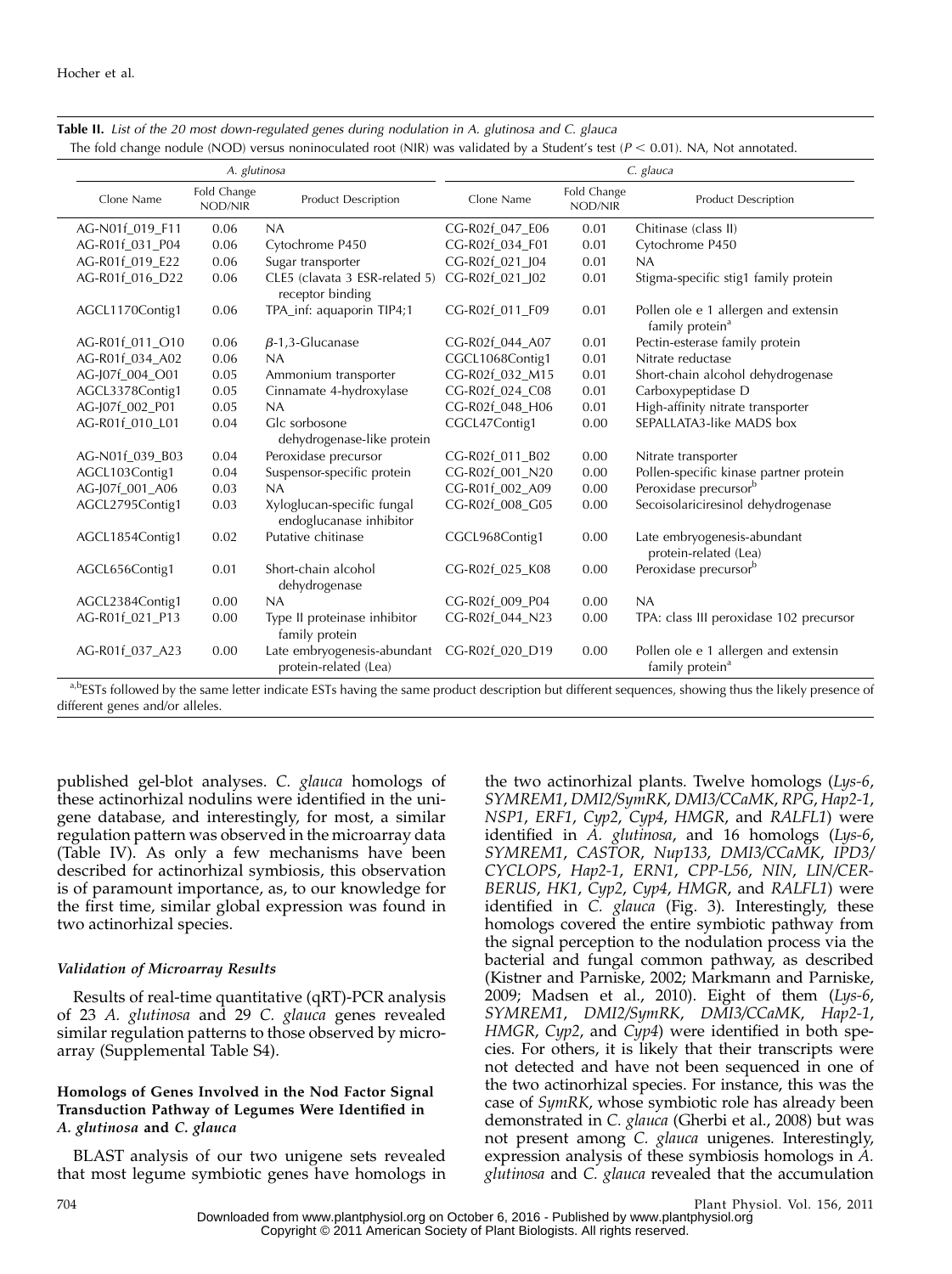|                                      | A. glutinosa |                                                | C. glauca               |                        |                                                      |  |
|--------------------------------------|--------------|------------------------------------------------|-------------------------|------------------------|------------------------------------------------------|--|
| Fold Change<br>Clone Name<br>NOD/NIR |              | Product Description                            | Clone Name              | Fold Change<br>NOD/NIR | Product Description                                  |  |
| AG-N01f_008_E02                      | 22,688.37    | Germin-like protein                            | gi_4691230_emb_AJ012164 | 7,848.98               | Cg12, subtilase                                      |  |
| AGCL324Contig1                       | 10,465.36    | NA                                             | CG-R02f_025_H02         | 7,026.29               | $\gamma$ -Expansin natriuretic                       |  |
|                                      |              |                                                |                         |                        | peptide                                              |  |
| AGCL473Contig1                       | 9,898.67     | $\gamma$ -Expansin natriuretic                 | CG-N02f_009_P18         | 6,703.78               | <b>NA</b>                                            |  |
|                                      |              | peptide <sup>a</sup>                           |                         |                        |                                                      |  |
| AG-N01f_036_K05                      | 8,311.45 NA  |                                                | CGCL126Contig1          | 5,735.54               | Aquaporin, MIP family,                               |  |
|                                      |              |                                                |                         |                        | PIP subfamily <sup>d</sup>                           |  |
| gi_757521_emb_X85975.1               | 7,823.16     | Ag12, subtilisin-like                          | CGCL488Contig1          | 5,627.12               | $\tau$ -Glutathione S-transferase                    |  |
|                                      |              | protease <sup>b</sup>                          |                         |                        |                                                      |  |
| AGCL2186Contig1                      | 6,071.43     | Dicarboxylate transporter<br>$(AgDCTA1)^c$     | CG-N02f_007_N11         | 5,617.62               | Aquaporin, MIP family,<br>PIP subfamily <sup>d</sup> |  |
| AGCL24Contig1                        | 5,891.36     | <b>NA</b>                                      | CG-N02f_012_A22         | 5,515.40               | Subtilase                                            |  |
| AG-N01f_015_L13                      | 5,707.03     | NA                                             | CGCL1727Contig1         | 5,061.24               | Cytochrome P450                                      |  |
| AG-N01f_005_I04                      | 4,584.00     | NA                                             | CG-N02f_037_M03         | 4,582.71               | NA                                                   |  |
| AG-N01f_011_F15                      | 4,538.73     | Ag12, subtilisin-like                          | CG-N02f_031_I07         | 4,520.42               | Protein kinase family                                |  |
|                                      |              | protease <sup>b</sup>                          |                         |                        | protein                                              |  |
| AGCL240Contig1                       | 3,761.25     | <b>NA</b>                                      | CG-N02f_028_D21         | 4,276.36               | Male sterility 2-like                                |  |
|                                      |              |                                                |                         |                        | protein                                              |  |
| AGCL10Contig1                        | 3,537.90     | <b>NA</b>                                      | CGCL3025Contig1         | 4,217.26               | NA                                                   |  |
| AGCL806Contig1                       | 3,390.73     | NA                                             | CGCL58Contig1           | 4,083.10               | NA                                                   |  |
| AG-N01f_027_M10                      | 2,971.80     | Dicarboxylate transporter                      | CGCL672Contig1          | 3,984.77               | NA                                                   |  |
|                                      |              | $(AgDCTA1)^c$                                  |                         |                        |                                                      |  |
| AGCL581Contig1                       | 2,941.04     | <b>NA</b>                                      | CG-N02f_013_C02         | 3,898.23               | Dicarboxylate transporter                            |  |
|                                      |              |                                                |                         |                        | (AgDCTA1)                                            |  |
| AG-N01f_032_L02                      | 2,678.19     | Plastocyanin-like                              | CGCL491Contig1          | 3,762.19               | Integral membrane family                             |  |
|                                      |              | domain-containing                              |                         |                        | protein                                              |  |
|                                      | protein      |                                                |                         |                        |                                                      |  |
| AGCL716Contig1                       | 2,592.40     | Integral membrane                              | CGCL484Contig1          | 3,652.93               | Receptor protein kinase                              |  |
|                                      |              | protein                                        |                         |                        | related                                              |  |
| AGCL507Contig1                       | 2,470.97     | $\gamma$ -Expansin natriuretic                 | CG-N02f_029_C14         | 3,203.59               | NA                                                   |  |
|                                      |              | peptide <sup>a</sup>                           |                         |                        |                                                      |  |
| AG-N01f_043_P03                      | 2,354.12     | pdr3_tobac, pleiotropic                        | CG-N01f_010_G05         | 3,053.58               | <b>NA</b>                                            |  |
|                                      |              | drug resistance                                |                         |                        |                                                      |  |
|                                      |              | protein 3                                      |                         |                        |                                                      |  |
| AG-N01f_026_P02                      | 2,109.03     | Ag12, subtilisin-like<br>protease <sup>b</sup> | CGCL125Contig1          | 3,008.36               | <b>NA</b>                                            |  |
|                                      |              |                                                |                         |                        |                                                      |  |

Table III. List of the 20 most specifically induced genes during nodulation in A. glutinosa and C. glauca The fold change nodule (NOD) versus noninoculated root (NIR) was validated by a Student's test ( $P < 0.01$ ). NA, Not annotated.

<sup>a</sup>EST with the same product description, as an EST listed in Table I but showing a different sequence, revealing the likely presence of different genes and/or alleles. <sup>b,c,d</sup>ESTs followed by the same letter indicate ESTs having the same product description but different sequences, showing thus the likely presence of different genes and/or alleles.

of transcripts in nodules versus uninfected roots was not only comparable between the two actinorhizal species but also similar to those found in legumes (Fig. 3). A detailed description of the homologs, BLAST results, and references are given in Supplemental Tables S5 and S6.

# DISCUSSION

Land plants have evolved from rootless sea-dwelling ancestors about 400 million years ago through major evolutionary reorganization involving the development of roots and the ability to cope with a completely different array of surrounding pathogenic and saprotrophic microbes, prominent among which are fungi

(Simon et al., 1993). Present-day land plant families are almost all able to establish root symbioses with AM fungi, which require dedicated kinases in the plant and a lipochitooligosaccharide effector in the fungus (Maillet et al., 2011). This evolutionary quantum leap was presumably accomplished by duplicating and rewiring preexisting sensing kinases with downstream regulators and defense proteins, since the detection of GlcNAc oligomers made sense in a biotope awash with fungal pathogens that contained chitin in their cell walls (Miya et al., 2007). With our approach, the aim was first to determine whether the symbiosis of Frankia with Casuarina and Alnus uses the common SYM pathway described for AM fungi and legume-rhizobium symbioses and second if a "NOD" specific pathway was only shared by RNS.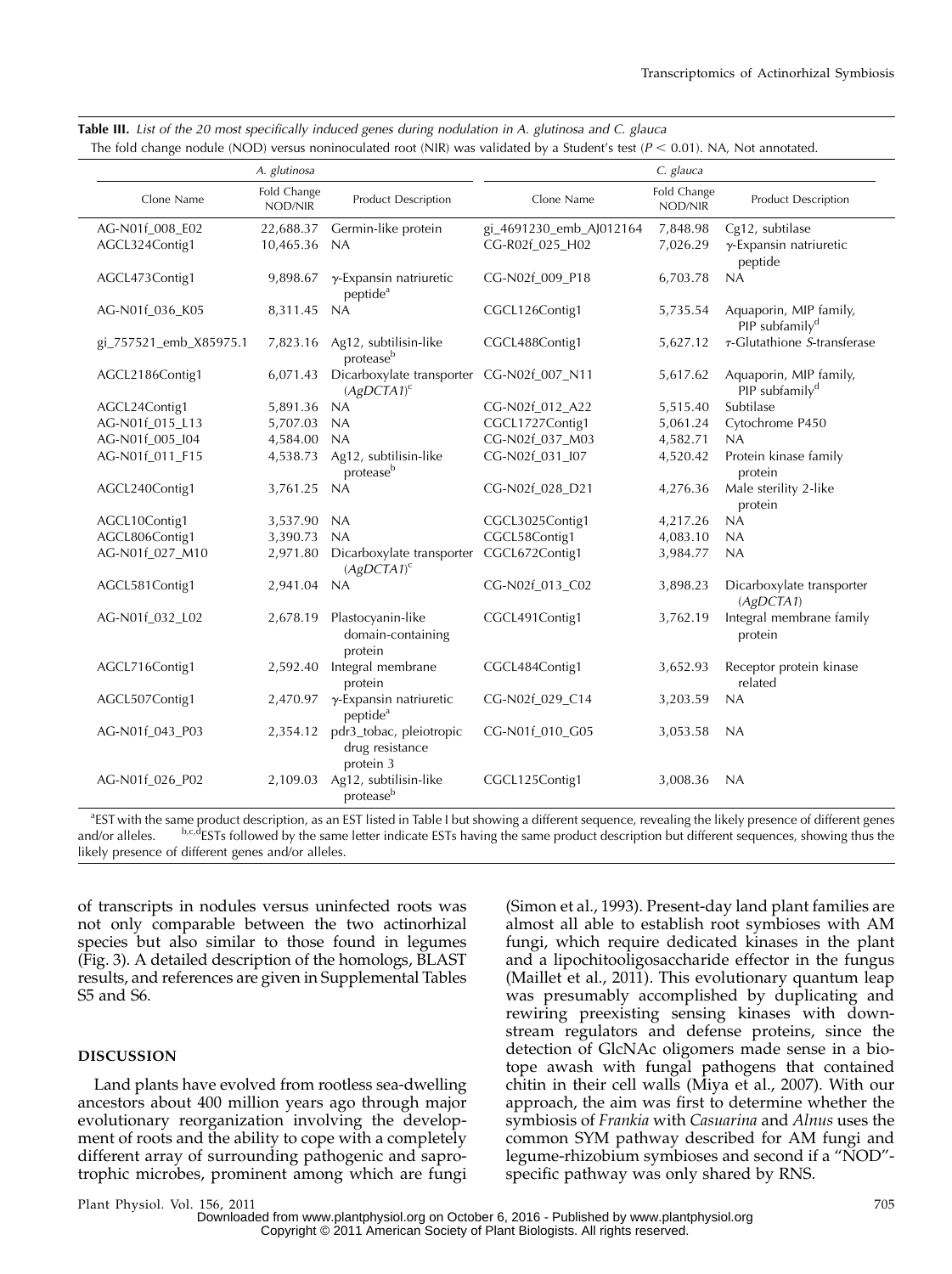Table IV. Comparison of microarray expression with previously reported expression analyses of 11 actinorhizal nodulins and one pathogenesis-related protein of A. glutinosa

|  | Homologs found in the C. glauca database are indicated. NOD/NIR, The fold change nodule versus noninoculated root. |
|--|--------------------------------------------------------------------------------------------------------------------|
|--|--------------------------------------------------------------------------------------------------------------------|

|                                                                                                                    | A. glutinosa Nodulins |                           |             |                                                                                                                                         |                           | C. glauca Homologs |                           |             |  |  |
|--------------------------------------------------------------------------------------------------------------------|-----------------------|---------------------------|-------------|-----------------------------------------------------------------------------------------------------------------------------------------|---------------------------|--------------------|---------------------------|-------------|--|--|
| Name                                                                                                               | Accession No.         | Fold<br>Change<br>NOD/NIR | Student's t | References of RNA<br>Gel-Blot Analyses in<br>Nodules and Roots<br>of A. glutinosa                                                       | Clone Name                | E Value            | Fold<br>Change<br>NOD/NIR | Student's t |  |  |
| Dicarboxylate<br>transporter                                                                                       | AJ488290.1            | $12,186.0^a$              | 0.010       | Specific in nodules<br>$(6-8$ weeks old;                                                                                                | CG-N02f_009_D12 3.00E-79  |                    | 850.9 <sup>a</sup>        | 0.004       |  |  |
| (AgDcat1)<br>Subtilisin-like<br>protease<br>(Ag12)                                                                 | X85975.1              | $7,823.2^a$               | 0.006       | Jeong et al., 2004)<br>Specific in nodules<br>$(5-13$ weeks old;<br>Ribeiro et al., 1995)                                               | AJ012164                  | 0.0                | $7,849.0^a$               | 0.003       |  |  |
| Actinorhizal<br>nodulin<br>AgNOD-GHRP<br>(AgNt84)                                                                  | U69156.1              | 2,223.9                   | 0.005       | Specific in nodules<br>(8-12 weeks old;<br>Pawlowski et al., 1997)                                                                      | CG-N02f_022_H01 4.00E-28  |                    | 8.2                       | 0.0001      |  |  |
| Ag164 protein                                                                                                      | Y08436.1              | 1,030.7                   | 0.011       | Specific in nodules<br>$(8-12$ weeks old;<br>Pawlowski et al., 1997)                                                                    | CG-R02f_009_G02           | 1.00E-12           | 0.45                      | 0.002       |  |  |
| Cys proteinase                                                                                                     | U13940.1              | 253.6                     | 0.029       | Specific in nodules<br>(Goetting-Minesky<br>and Mullin, 1994)                                                                           | CGCL1769Contig1 5.00E-112 |                    | $762.0^a$                 | 0.012       |  |  |
| Acetyl-Orn<br>transaminase                                                                                         | Y08680.1              | 22.0                      | 0.018       | About 20-fold enhanced<br>expression in nodules<br>(5-8 weeks old) versus                                                               |                           |                    |                           |             |  |  |
| Thiazole<br>biosynthetic<br>enzyme                                                                                 | X97434.1              | 14.2                      | 0.002       | roots (Guan et al., 1996)<br>About 15-fold enhanced<br>expression in nodules (5-13<br>weeks old) versus roots<br>(Ribeiro et al., 1996) | CG-R02f_022_P07 1.00E-107 |                    | 0.71                      |             |  |  |
| Suc synthase                                                                                                       | X92378.1              | 2.3                       | 0.016       | About 7-fold enhanced<br>expression in nodules (5-13<br>weeks old) versus roots<br>(van Ghelue et al., 1996)                            | CGCL129Contig1            | 0.0                | 1.8                       |             |  |  |
| Gln synthetase                                                                                                     | Y08681.1              | 1.8                       |             | About 5-fold enhanced<br>expression in nodules<br>(5-8 weeks old) versus<br>roots (Guan et al., 1996)                                   | CGCL29Contig1             | 0.0                | 0.5                       | 0.017       |  |  |
| Ag13 protein                                                                                                       | Y08435.1              | 1.6                       |             | About 5-fold enhanced<br>expression in nodules<br>(10 weeks old) versus<br>roots (Guan et al., 1997)                                    | CGCL280Contig2            | 4.00E-41           | 0.28                      |             |  |  |
| Enolase                                                                                                            | X92377.1              | 0.8                       |             | About 3-fold enhanced<br>expression in nodules (5-13<br>weeks old) versus roots<br>(van Ghelue et al., 1996)                            | CGCL2897Contig1 1.00E-151 |                    | 2.2                       | 0.0067      |  |  |
| Pathogenesis-<br>related protein<br>PR10A<br><sup>a</sup> Probe flagged as present in nodules but absent in roots. | AJ489323.1            | 0.1                       | 0.0077      | Down-regulated in nodules<br>(Pawlowski et al., 2003)                                                                                   |                           |                    |                           |             |  |  |

Frankia is a ubiquitous microbe that emerged about 150 to 200 million years ago (Normand et al., 1996), presumably from a rhizosphere-dwelling ancestor (Normand and Chapelon, 1997). In addition to its ability to synthesize an as yet uncharacterized root hair-deforming factor and specialized cells covered with a unique hopanoid lipid (Berry et al., 1993), it contains the sugar 2-O-methyl-D-Man (Mort et al., 1983), a determinant that is present in all the strains tested but otherwise very rare in the microbial world. Frankia is in symbiosis with plants scattered throughout the Fabid but that nevertheless share a pioneer lifestyle and the ability to tolerate nitrogen-poor soils and repopulate biotopes (Benson and Silvester, 1993). Although the fossil record indicates that the AM symbiosis indeed occurred around 400 million years ago (i.e. much earlier than the legume-rhizobia symbiosis, dated at about 55 million years ago [Lavin et al., 2005]), the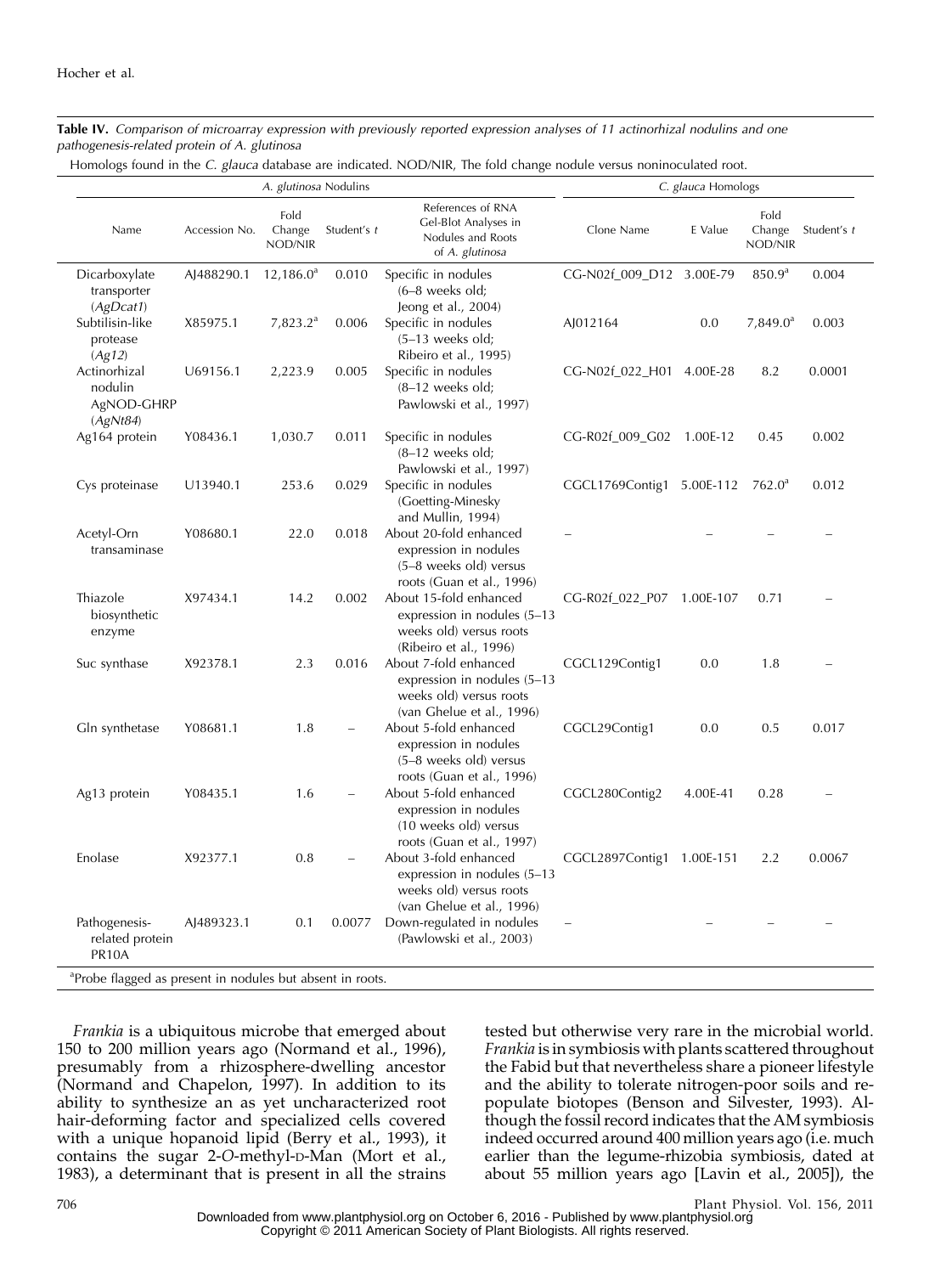

Figure 3. Transcriptional regulation of putative symbiotic signaling pathway genes in nodules of A. glutinosa (AG) and C. glauca (CG). Green/red color-coded heat maps represent relative transcript levels determined using the arrays (red, up-regulated; green, down-regulated, black, not regulated; white, not found in the database). The right column (LEG) shows whether change in gene expression in the legume is comparable  $(+)$  or different  $(-)$ . Complete descriptions of BLAST results and related references are given in Supplemental Tables S5 and S6. \* DMI2/SymRK was not found in the C. glauca unigene database, and expression results of Gherbi et al. (2008) were used for comparison with A. glutinosa.

actinorhiza-Frankia symbiosis is likely to have emerged earlier, although it is hard to date it precisely. Myricaceae and Betulaceae fossils have been reported around 80 to 90 million years ago, while Casuarinaeae, Elaeagnaceae, Coriariaceae, Datiscaceae, Rhamnaceae, and Rosaceae appeared later (Thomas and Spicer, 1987). More recently, Bell et al. (2010), studying *rbcL*, 18S rDNA, and *atpB* sequences, positioned the Rhamnaceae-Elaeagnaceae ancestor at 69 to 71 million years ago, as the most ancient actinorhizal lineage.

Our data set comprises about 14,000 unigenes for A. glutinosa and 14,500 for C. glauca for which Gene Ontology classification in functional categories showed a similar distribution of genes in the two species, suggesting that the actinorhizal C. glauca and A. glutinosa are closely related. The use of arrays enabled us to identify with a high confidence level a collection of genes differentially regulated during nodulation in the two actinorhizal species. Around 1,500 unigenes (11%) for A. glutinosa and 2,000 unigenes (14%) for C. glauca were shown to be regulated or specifically induced during nodule development. In both species, it is worth noting that among the most highly induced genes (Table III), two previously characterized actinorhizal nodulins, a subtilase  $(Ag12/Cg12)$  and a dicarboxylate transporter (Agdcta1; Ribeiro et al., 1995; Laplaze et al., 2000; Svistoonoff et al., 2003; Jeong et al., 2004), were identified. More detailed data analysis enabled

us to identify other known A. glutinosa nodulins with homologs in C. glauca. The fact that a series of wellcharacterized actinorhizal symbiotic gene markers exhibit expression patterns consistent with previous studies supports the hypothesis that new actinorhizal nodulin genes are putatively present in 50% of unidentified regulated genes.

Our analysis also revealed that the majority of C. glauca and A. glutinosa regulated genes are involved in transport, metabolism, protein synthesis machinery, cell wall, defense, and response to stress. During the switch from a root-specific to a nodule-specific gene expression program, important transcriptional changes would be expected to accompany bacterial recognition and invasion and plant morphological changes. This situation is extremely close to that described in different model legume transcriptomic studies (Asamizu et al., 2000; Journet et al., 2002; Colebatch et al., 2004; El Yahyaoui et al., 2004; Maunoury et al., 2010) with upregulation of DCAT, a dicarboxylate transporter for delivery of photosynthates as TCA intermediates to the symbiont and a Gln synthetase, homolog of early nodulin M. truncatula N6 (Mathis et al., 1999), for assimilation of the ammonium fixed and transferred to the plant cytosol, which is consistent with previous demonstrations that the assimilation of  $^{13}N$  was through Gln synthetase synthesizing Gln (Lundberg and Lundquist, 2004). The level of expression of several defense genes (defensins, chitinases) as well as stress proteins (catalase, DnaJ, Mdr) was also modified in a similar way to what is known to occur in legume nodules (Pucciariello et al., 2009; Maunoury et al., 2010), in particular a  $\gamma$ -expansin natriuretic peptide that belongs to a novel class of peptide signal molecules (plant natriuretic peptides) involved in the response to biotic and abiotic stresses (Gottig et al., 2008; Meier et al., 2008). Interestingly, some defense/stress proteins were differentially expressed in Casuarina and Alnus nodules. This might be related to the different strategies for meeting the energy demand of nitrogen fixation and for nitrogenase protection (Pawlowski, 2008). Further studies are in progress aiming to understand global respiratory oxygen uptake and oxygen protection mechanisms in both species.

Although the two main types of RNS, legume/ rhizobia and actinorhizal species/Frankia, differ in the bacterial partners involved, they share many features, such as their infection mechanisms (Pawlowski and Bisseling, 1996). Concerning the microbe, little is known about the symbiotic signals and their perception during actinorhizal symbiosis. Genome sequencing of Frankia revealed the absence of the canonical nod gene described in rhizobia (Normand et al., 2007a). Nevertheless, the Frankia root hair deformation signal shares functional similarities with the rhizobial Nod and fungal Myc factors, such as thermoresistance, a size below 1,400 D, sensitivity to some enzymes (Ceremonie, 1998), and hints that N-acetyl-D-glucosamine may be present (Ceremonie et al., 1999). Concerning the plant, numerous genes involved in the Nod factor signaling

Plant Physiol. Vol. 156, 2011 707 Downloaded from [www.plantphysiol.org](http://www.plantphysiol.org/) on October 6, 2016 - Published by [www.plantphysiol.org](http://www.plantphysiol.org) Copyright © 2011 American Society of Plant Biologists. All rights reserved.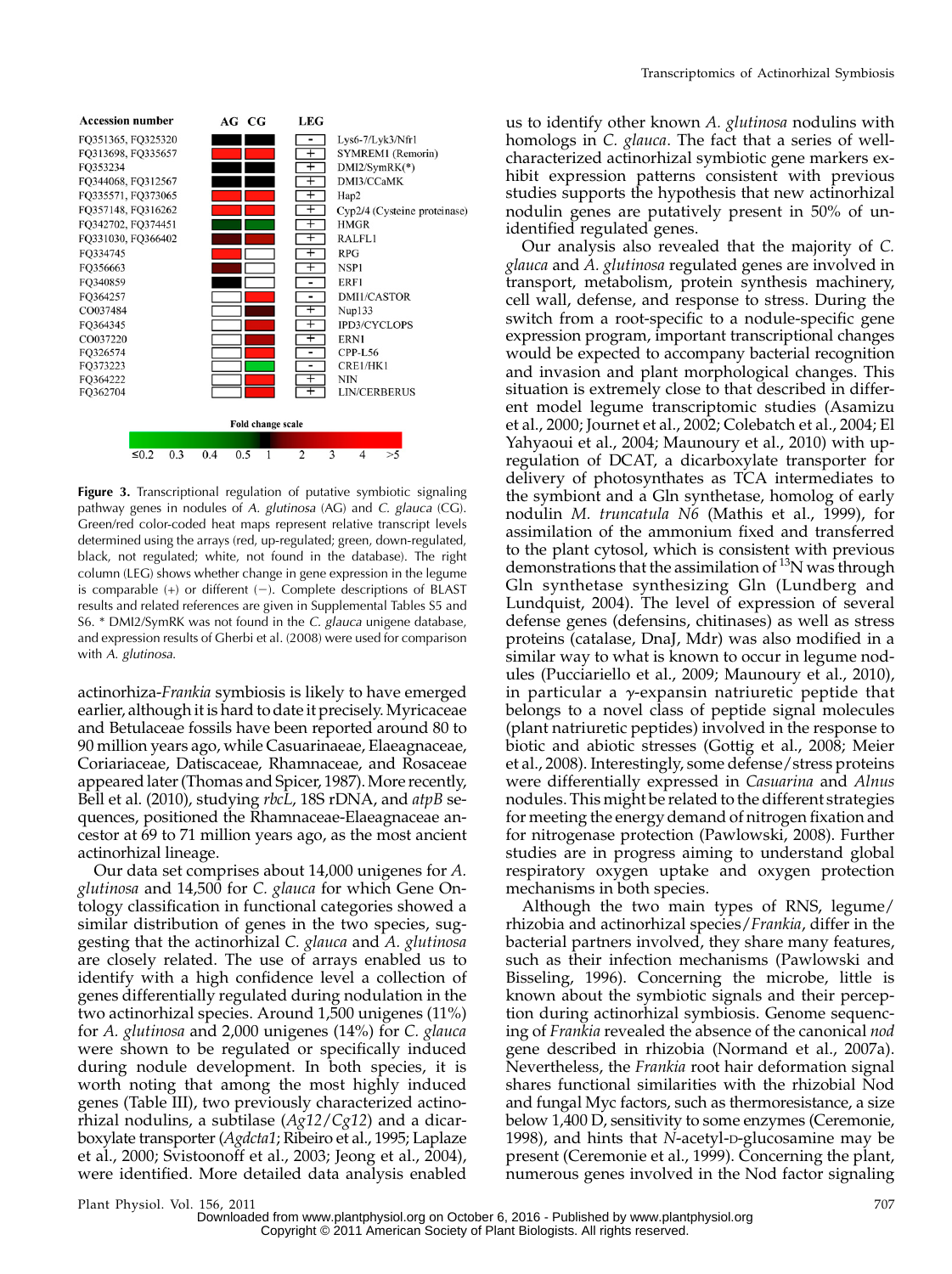

**Figure 4.** Proposed model for a common symbiotic signaling pathway between actinorhizal plants and legumes. The common genes identified in A. glutinosa and/or C. glauca were assigned to infection and organogenesis pathways. Black boxes indicate legume genes not yet identified in A. glutinosa or C. glauca. The common pathway between RNS and AM is indicated by the gray box. Adapted from Madsen et al. (2010).

cascade of model legumes have been characterized, and part of this cascade, called the SYM pathway, was also shown to be necessary for fungal signal transduction (Kistner and Parniske, 2002; Markmann and Parniske, 2009; Oldroyd et al., 2009). The recent demonstration that the common SYM pathway gene SymRK is also required for actinorhizal nodulation (Gherbi et al., 2008; Markmann et al., 2008) led us to reconsider to what extent the nodulation signaling pathway is conserved in legumes and actinorhizal plants. In this study, we were able to highlight the fact that, beyond SymRK, the whole array of compounds of the Nod factor signal transduction pathway is shared between RNS in legumes and actinorhizal plants. Furthermore, expression analyses demonstrated that transcriptional regulation of these genes in uninfected roots and nodules was comparable to that in legumes (Fig. 3). For example, nodule inception (NIN), remorin (SYMREM1), and RPG, shown to be involved in the legume/rhizobia infection process and nodule organogenesis (Schauser et al., 1999; Arrighi et al., 2008; Lefebvre et al., 2010), are strongly up-regulated in actinorhizals. The fact that a series of well-characterized symbiotic genes in legumes exhibit similar expression patterns in actinorhizals lends credibility to a common SYM pathway for endosymbioses and, to our knowledge for the first time, points to the possibility of a similar nodule pathway between RNS (Fig. 4). This overlapping of legume and actinorhizal RNS reinforces the hypothesis of a common genetic ancestor of the nodulating clade with a genetic predisposition for nodulation (Soltis et al., 1995).

Further studies to decipher genetic determinants of actinorhizal nodulation will thus be needed to fully identify the basic set of RNS determinants. It is crucial to undertake functional studies of these legume homolog symbiotic genes to help us reach a full understanding of the unique basic genetic program that governs RNS. This is a necessary prerequisite to define strategies to create artificial RNS. Our set of symbiosisspecific genes should also help focus the search for the Frankia symbiotic effectors.

## MATERIALS AND METHODS

#### Plant and Bacterial Material

Casuarina glauca seeds were obtained from B&T World Seeds. Alnus glutinosa seeds were harvested from an A. glutinosa specimen growing on the left bank of the Rhône River in Lyon, France, used previously (Alloisio et al., 2010). Both species were grown and inoculated with a compatible Frankia strain: CcI3 for C. glauca (Gherbi et al., 1997) and ACN14a for A. glutinosa (Normand and Lalonde, 1982), as described previously (Gherbi et al., 1997; Alloisio et al., 2010). For construction of the EST library, noninoculated roots (controls), inoculated roots (2 and 7 d dpi), and nodules (3 weeks post inoculation) were collected and immediately frozen in liquid nitrogen.

#### RNA Extraction

Total RNA was purified from roots and nodules by ultracentrifugation (Hocher et al., 2006) for C. glauca and using the RNeasy plant mini kit (Qiagen; Alloisio et al., 2010) for A. glutinosa. Residual DNA was removed from RNA samples using the Turbo DNA free kit (Ambion), quantified using a Nano-Drop spectrophotometer (Thermo Fisher Scientific), and qualitatively assessed using a Bioanalyzer 2100 according to the manufacturer's instructions (Agilent).

708 Plant Physiol. Vol. 156, 2011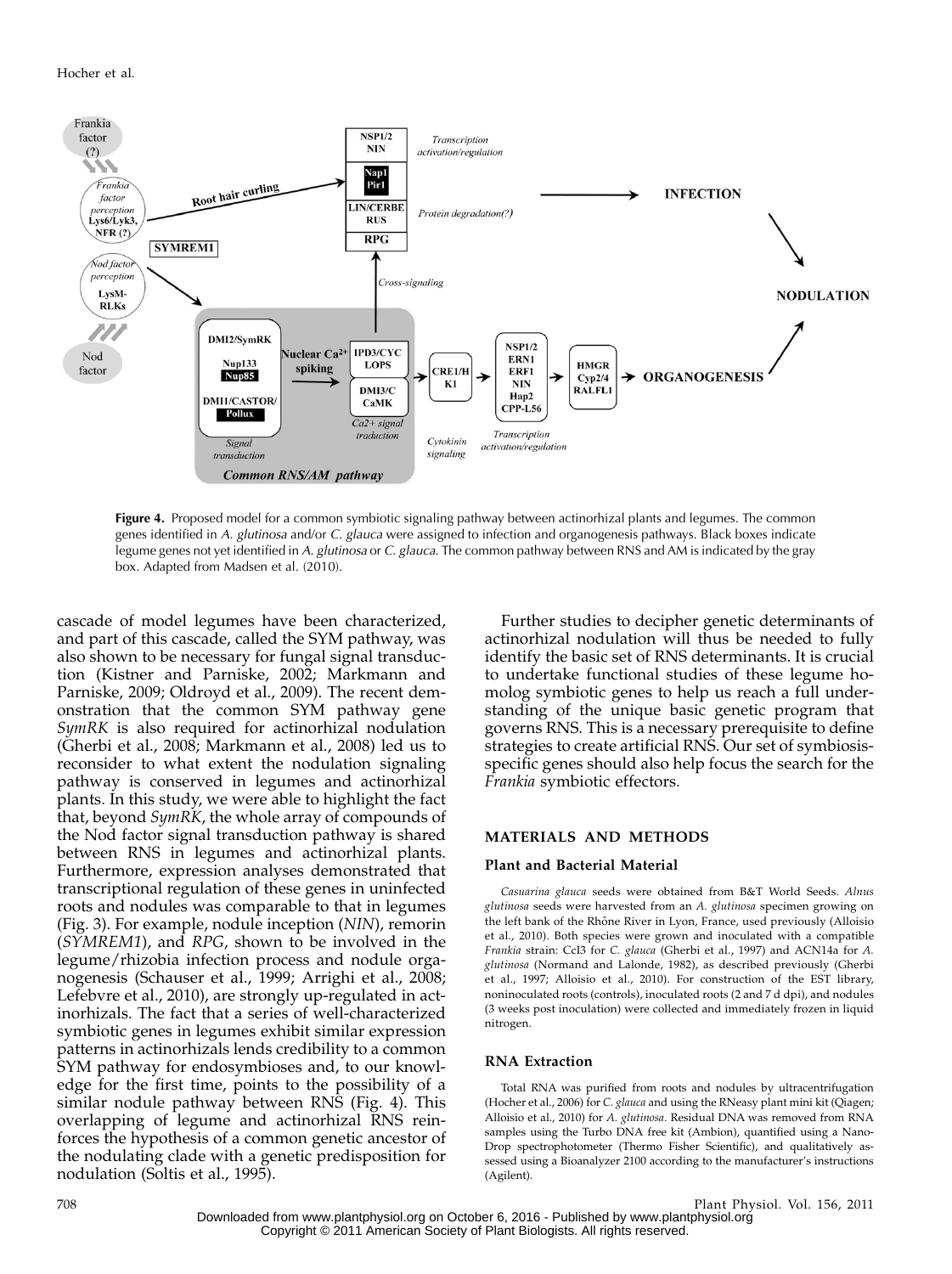### Unigene Database Construction

#### Construction of cDNA Libraries

 $Poly(A^+)$  RNA was isolated from A. glutinosa total RNA using the MicroPoly(A) Purist kit (Ambion/Applied Biosystems). About 0.5 and 0.8  $\mu$ g of poly(A<sup>+</sup>) RNA from nodules and noninoculated roots, respectively, were<br>used to construct two A *clutines* EST libraries with the Croater Smart cDNA used to construct two A. glutinosa EST libraries with the Creator Smart cDNA Library Construction kit (Clontech) and Escherichia coli DH10B-T1 host cells (Invitrogen Life Science). For C. glauca root and nodule libraries, the same protocol was followed using  $2 \mu$ g of total RNA.

For both species, about 2  $\mu$ g of poly(A<sup>+</sup>) RNA from inoculated roots (2 and pi) was used to construct two subtraction libraries wing the PCP Selection 7 dpi) was used to construct two subtraction libraries using the PCR-Select cDNA Subtraction Kit from Clontech according to the manufacturer's instructions. Poly(A<sup>+</sup>) RNA from inoculated roots (2 or 7 dpi) was used as testers, and  $poly(A<sup>+</sup>)$  RNA from noninoculated roots was used as drivers. For each species, subtraction efficiency was validated using primers specific to a gene encoding a metallothionein-like protein: for A. glutinosa, forward (5'-CCGCTGACCTGAGCTACTCA-3') and reverse (5'-GGGATCCATAGAT-CCAACCAT-3'); for C. glauca, forward (5'-TGTCTTCCTGTGGCTGTG-3') and reverse (5'-TCCTCCTTCAACGCTCATC-3').

#### EST Sequencing and Annotation

For root and nodule libraries, around 15,000 clones were randomly selected and processed through the Genoscope robotic and genomic platform (http:// www.cns.fr/spip/). Single-read sequencing from the 5' end was undertaken. For each subtraction library, the same approach was used on approximately 2,000 randomly selected clones. A total of 32,591 valid EST sequences obtained for A. glutinosa and 34,569 for C. glauca and each set of sequence data were processed and annotated (E value cutoff at  $10^{-10}$ ) using a multimodule custom pipeline as described previously (Hocher et al., 2006). For C. glauca, previously obtained EST data were included for clustering (Hocher et al., 2006). For both species, a few sequences present in databases were included. After the removal of identified bacterial sequences, EST clustering was done using TGICL software (http://compbio.dfci.harvard.edu/tgi/software/). All resulting data (sequences, clustering results, and BLAST results) were automatically integrated into a relational database, searchable via a local Web browser-based interface. For both species, unigenes were then classified according to Gene Ontology using Blast2GO (Conesa et al., 2005).

#### Array Design and Analysis: Agilent Platform

Microarrays were manufactured and hybridized by Imaxio (http://www. imaxio.com/index.php), accredited by Agilent Technologies (http://www. home.agilent.com/agilent/home.jspx) as a certified service provider for microarray technologies.

#### Microarray Design

Based on the unigenes, annotation data, and sequences deposited in the National Center for Biotechnology Information database for C. glauca and A. glutinosa, 60-mer probes were designed using eArray software (one probe per unigene) and custom  $8 \times 15$  K oligonucleotide slides. Optimal probes were designed for 14,543 unigenes for C. glauca and 13,909 unigenes for A. glutinosa. Microarrays were manufactured using Agilent Technologies.

#### Microarray Experiment and Analysis

Two biological conditions were selected for each plant: noninoculated roots and 3-week-old nodules. The reliability and reproducibility of the analyses were ensured by the use of biological triplicates for each selected condition. Total RNA was used to synthesize copy RNA, incorporating the Cy-3 dye using Agilent's Low RNA Input Linear Amplification Kit, one-color. The Cy-3 copy RNA fragments were hybridized to custom microarrays using reagents and protocols provided by the manufacturer. The microarrays were scanned with the Agilent G2505B Scanner. The Feature Extraction software (Agilent; version 9.1) was used to quantify the intensity of fluorescent images, and microarray data were analyzed using GeneSpring GX version 7.3 software (Agilent Technologies). Normalization per chip (normalized to the 50th percentile) and per gene (normalized to the median) were performed to allow

comparison of the three independent biological replicates performed for each set of experiments. Microarray data were filtered according to flag parameters (marginal, absent, present). After microarray analysis, 15% of probes for C. glauca and 11% for A. glutinosa revealed no signal in all samples and were discarded. Only those transcripts that were declared present in at least twothirds of the chips were taken into account. A Student's test comparing nodules versus roots was applied, and only those genes with an average fold change greater than 2 (up-regulated) or less than 0.5 (down-regulated) at  $P <$ 0.01 were considered. In order to identify genes specifically expressed in nodules (induced) or in roots (repressed in nodules), probes flagged as present in only one of the two biological conditions were also considered in a complementary list. To assess gene expression level for this second list, Student's test was applied using background average as the lower value (probes flagged as absent) and genes were selected using the same criteria as in the first gene category described above.

#### Quantitative Real-Time RT-PCR

Reverse transcription-PCR and qRT-PCR were performed with the same three biological replicates of nodules and noninoculated roots used for microarray experiments. For C. glauca analyses, single-strand cDNA was synthesized from 500 ng of total RNA using the SuperScript III Reverse Transcriptase kit (Invitrogen Life Science). Three independent reverse transcription reactions were pooled to minimize potential heterogeneity in reverse transcriptase yield. qRT-PCR was performed on a Stratagene MX 3005P apparatus (Agilent) with the Brilliant II SYBR Green QPCR Master Mix (Agilent) under the following conditions:  $95^{\circ}$ C for 5 min, 40 cycles of  $95^{\circ}$ C for 10 s, and 60°C for 30 s. For A. glutinosa analyses, reverse transcription was performed with 9  $\mu{\rm g}$  of total mRNA using Transcriptor Reverse Transcriptase and oligo(dT)<sub>15</sub> primer (Roche). qRT-PCR was run on a LightCycler 480 (Roche) using LightCycler 480 SYBR Green I Master (Roche) under the following conditions: 95°C for 5 min; and 45 cycles of 95°C for 20 s, 60°C for 20 s, and 72°C for 15 s. The primer set was designed using Beacon Designer software (Premier Biosoft International) and can be seen in Supplemental Table S7. In both experiments, three qRT-PCRs were run for each biological replicate. Expression values were normalized using the expression level of the ubi gene, which encodes ubiquitin: CgUbi for C. glauca (Hocher et al., 2006) and AgUbi for A. glutinosa.

EST sequences reported in this paper have been deposited in the GenBank (accession nos. CO036851–CO0388878) and EMBL (accession nos. FQ312199– FQ377516) databases. The normalized and raw microarray data values have been deposited in the Gene Expression Omnibus database (www.ncbi.nlm. nih.gov/geo; accession nos. GPL10929 for C. glauca and GSE24153 for A. glutinosa, respectively).

#### Supplemental Data

The following materials are available in the online version of this article.

- Supplemental Table S1. A. glutinosa and C. glauca EST and cluster collection statistics.
- Supplemental Table S2. Genes differentially or specifically regulated during nodulation in A. glutinosa.
- Supplemental Table S3. Genes differentially or specifically regulated during nodulation in C. glauca.
- Supplemental Table S4. Validation of microarray results by qRT-PCR.
- Supplemental Table S5. A. glutinosa homologs of L. japonicus or M. truncatula genes involved in Nod factor signal transduction
- Supplemental Table S6. C. glauca homologs of L. japonicus or M. truncatula genes involved in Nod factor signal transduction
- Supplemental Table S7. C. glauca and A. glutinosa primers used for qRT-PCR validation.

## ACKNOWLEDGMENTS

We thank D. Abrouk (University of Lyon 1) for help in data processing, D. Desbouchages (Institut Fédératif de Recherche 41) for use of the greenhouse,

Plant Physiol. Vol. 156, 2011 709

Downloaded from [www.plantphysiol.org](http://www.plantphysiol.org/) on October 6, 2016 - Published by [www.plantphysiol.org](http://www.plantphysiol.org) Copyright © 2011 American Society of Plant Biologists. All rights reserved.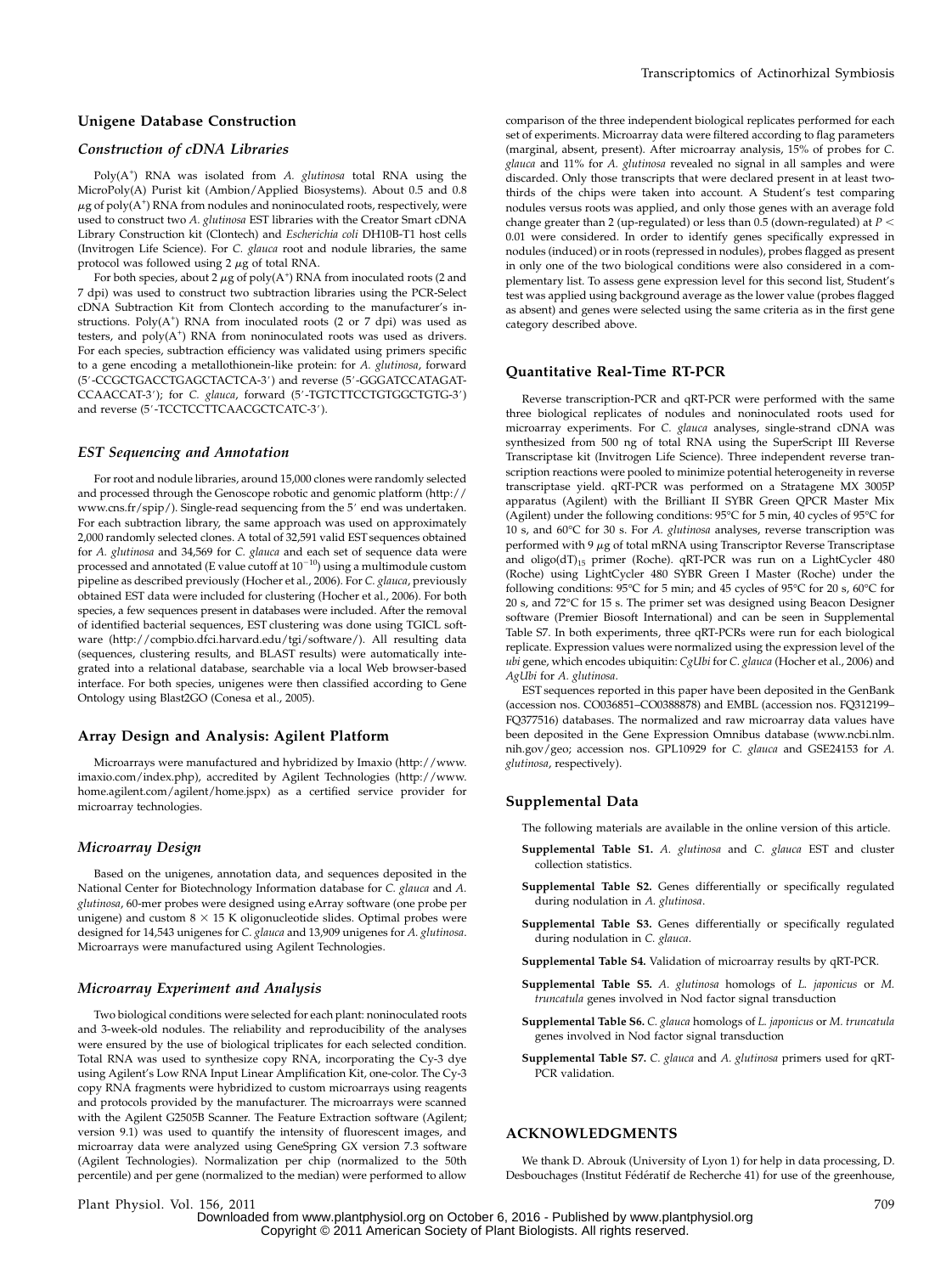and the Technical Platform (Développement de Techniques et Analyses Moléculaires de la Biodiversité; Institut Fédératif de Recherche 41) for use of the qRT-PCR and the environmental genomics platform (UMR CNRS 5557).

Received February 11, 2011; accepted March 30, 2011; published April 4, 2011.

## LITERATURE CITED

- Alloisio N, Queiroux C, Fournier P, Pujic P, Normand P, Vallenet D, Médigue C, Yamaura M, Kakoi K, Kucho K-I (2010) The Frankia alni symbiotic transcriptome. Mol Plant Microbe Interact 23: 593–607
- Arrighi JF, Godfroy O, de Billy F, Saurat O, Jauneau A, Gough C (2008) The RPG gene of Medicago truncatula controls Rhizobium-directed polar growth during infection. Proc Natl Acad Sci USA 105: 9817–9822
- Asamizu E, Nakamura Y, Sato S, Tabata S (2000) Generation of 7137 nonredundant expressed sequence tags from a legume, Lotus japonicus. DNA Res 7: 127–130
- Bell CD, Soltis ED, Soltis PS (2010) The age and diversification of the angiosperms re-revisited. Am J Bot 97: 1296–1303
- Benson DR, Silvester WB (1993) Biology of Frankia strains, actinomycete symbionts of actinorhizal plants. Microbiol Rev 57: 293–319
- Berg RH, McDowell L (1988) Cytochemistry of the wall of infected cells in Casuarina actinorhizae. Can J Bot 66: 2038–2047
- Berry AM, Harriott OT, Moreau RA, Osman SF, Benson DR, Jones AD (1993) Hopanoid lipids compose the Frankia vesicle envelope, presumptive barrier of oxygen diffusion to nitrogenase. Proc Natl Acad Sci USA 90: 6091–6094
- Capoen W, Den Herder J, Sun J, Verplancke C, De Keyser A, De Rycke R, Goormachtig S, Oldroyd G, Holsters M (2009) Calcium spiking patterns and the role of the calcium/calmodulin-dependent kinase CCaMK in lateral root base nodulation of Sesbania rostrata. Plant Cell 21: 1526–1540
- Ceremonie H (1998) Molecular and genetic interaction in Frankia-Alnus symbiosis. PhD thesis. Lyon 1 University, Lyon, France
- Ceremonie H, Debelle F, Fernandez MP (1999) Structural and functional comparison of Frankia root hair deforming factor and rhizobia Nod factor. Can J Bot 77: 1293–1301
- Colebatch G, Desbrosses G, Ott T, Krusell L, Montanari O, Kloska S, Kopka J, Udvardi MK (2004) Global changes in transcription orchestrate metabolic differentiation during symbiotic nitrogen fixation in Lotus japonicus. Plant J 39: 487-512
- Conesa A, Götz S, García-Gómez JM, Terol J, Talón M, Robles M (2005) Blast2GO: a universal tool for annotation, visualization and analysis in functional genomics research. Bioinformatics 21: 3674–3676
- Doyle JJ (1998) Phylogenetic perspectives on nodulation: evolving views of plants and symbiotic bacteria. Trends Plant Sci 3: 473–478
- El Yahyaoui F, Küster H, Ben Amor B, Hohnjec N, Pühler A, Becker A, Gouzy J, Vernié T, Gough C, Niebel A, et al (2004) Expression profiling in Medicago truncatula identifies more than 750 genes differentially expressed during nodulation, including many potential regulators of the symbiotic program. Plant Physiol 136: 3159–3176
- Gherbi H, Duhoux E, Franche C, Pawlowski K, Nassar A, Berry AM, Bogusz D (1997) Cloning of a full-length symbiotic hemoglobin cDNA and in situ localization of the corresponding mRNA in Casuarina glauca root nodule. Physiol Plant 99: 608–616
- Gherbi H, Markmann K, Svistoonoff S, Estevan J, Autran D, Giczey G, Auguy F, Péret B, Laplaze L, Franche C, et al (2008) SymRK defines a common genetic basis for plant root endosymbioses with arbuscular mycorrhiza fungi, rhizobia, and Frankia bacteria. Proc Natl Acad Sci USA 105: 4928–4932
- Goetting-Minesky MP, Mullin BC (1994) Differential gene expression in an actinorhizal symbiosis: evidence for a nodule-specific cysteine proteinase. Proc Natl Acad Sci USA 91: 9891–9895
- Gottig N, Garavaglia BS, Daurelio LD, Valentine A, Gehring C, Orellano EG, Ottado J (2008) Xanthomonas axonopodis pv. citri uses a plant natriuretic peptide-like protein to modify host homeostasis. Proc Natl Acad Sci USA 105: 18631–18636
- Guan C, Akkermans ADL, van Kammen A, Bisseling T, Pawlowski K (1997) ag13 is expressed in Alnus glutinosa nodules in infected cells during endosymbiont degradation and in the nodule pericycle. Physiol Plant 99: 601–607

Guan C, Ribeiro A, Akkermans AD, Jing Y, van Kammen A, Bisseling T,

Pawlowski K (1996) Nitrogen metabolism in actinorhizal nodules of Alnus glutinosa: expression of glutamine synthetase and acetylornithine transaminase. Plant Mol Biol 32: 1177–1184

- Hammad Y, Nalin R, Marechal J, Fiasson K, Pepin R, Berry AM, Normand P, Domenach A-M (2003) A possible role for phenylacetic acid (PAA) in Alnus glutinosa nodulation by Frankia. Plant Soil 254: 193-205
- Hocher V, Auguy F, Argout X, Laplaze L, Franche C, Bogusz D (2006) Expressed sequence-tag analysis in Casuarina glauca actinorhizal nodule and root. New Phytol 169: 681–688
- Jeong J, Suh S, Guan C, Tsay YF, Moran N, Oh CJ, An CS, Demchenko KN, Pawlowski K, Lee Y (2004) A nodule-specific dicarboxylate transporter from alder is a member of the peptide transporter family. Plant Physiol 134: 969–978
- Journet EP, van Tuinen D, Gouzy J, Crespeau H, Carreau V, Farmer MJ, Niebel A, Schiex T, Jaillon O, Chatagnier O, et al (2002) Exploring root symbiotic programs in the model legume Medicago truncatula using EST analysis. Nucleic Acids Res 30: 5579–5592
- Kistner C, Parniske M (2002) Evolution of signal transduction in intracellular symbiosis. Trends Plant Sci 7: 511–518
- Kucho K, Hay A, Normand P (2010) The determinants of the actinorhizal symbiosis. Microbes Environ 25: 241–252
- Laplaze L, Ribeiro A, Franche C, Duhoux E, Auguy F, Bogusz D, Pawlowski K (2000) Characterization of a Casuarina glauca nodulespecific subtilisin-like protease gene, a homolog of Alnus glutinosa ag12. Mol Plant Microbe Interact 13: 113–117
- Lavin M, Herendeen PS, Wojciechowski MF (2005) Evolutionary rates analysis of Leguminosae implicates a rapid diversification of lineages during the tertiary. Syst Biol 54: 575–594
- Lefebvre B, Timmers T, Mbengue M, Moreau S, Hervé C, Tóth K, Bittencourt-Silvestre J, Klaus D, Deslandes L, Godiard L, et al (2010) A remorin protein interacts with symbiotic receptors and regulates bacterial infection. Proc Natl Acad Sci USA 107: 2343–2348
- Lundberg P, Lundquist PO (2004) Primary metabolism in N2-fixing Alnus incana-Frankia symbiotic root nodules studied with 15N and 31P nuclear magnetic resonance spectroscopy. Planta 219: 661–672
- Madsen LH, Tirichine L, Jurkiewicz A, Sullivan JT, Heckmann AB, Bek AS, Ronson CW, James EK, Stougaard J (2010) The molecular network governing nodule organogenesis and infection in the model legume Lotus japonicus. Nat Commun 1: 1–12
- Maillet F, Poinsot V, André O, Puech-Pagès V, Haouy A, Gueunier M, Cromer L, Giraudet D, Formey D, Niebel A, et al (2011) Fungal lipochitooligosaccharide symbiotic signals in arbuscular mycorrhiza. Nature 469: 58–63
- Markmann K, Giczey G, Parniske M (2008) Functional adaptation of a plant receptor-kinase paved the way for the evolution of intracellular root symbioses with bacteria. PLoS Biol 6: e68
- Markmann K, Parniske M (2009) Evolution of root endosymbiosis with bacteria: how novel are nodules? Trends Plant Sci 14: 77–86
- Mathis R, Grosjean C, de Billy F, Huguet T, Gamas P (1999) The early nodulin gene MtN6 is a novel marker for events preceding infection of Medicago truncatula roots by Sinorhizobium meliloti. Mol Plant Microbe Interact 12: 544–555
- Maunoury N, Redondo-Nieto M, Bourcy M, Van de Velde W, Alunni B, Laporte P, Durand P, Agier N, Marisa L, Vaubert D, et al (2010) Differentiation of symbiotic cells and endosymbionts in Medicago truncatula nodulation are coupled to two transcriptome-switches. PLoS ONE 5: e9519
- Meier S, Bastian R, Donaldson L, Murray S, Bajic V, Gehring C (2008) Coexpression and promoter content analyses assign a role in biotic and abiotic stress responses to plant natriuretic peptides. BMC Plant Biol 8: 24
- Miya A, Albert P, Shinya T, Desaki Y, Ichimura K, Shirasu K, Narusaka Y, Kawakami N, Kaku H, Shibuya N (2007) CERK1, a LysM receptor kinase, is essential for chitin elicitor signaling in Arabidopsis. Proc Natl Acad Sci USA 104: 19613–19618
- Mort A, Normand P, Lalonde M (1983) 2-O-Methyl-D-mannose, a key sugar in the taxonomy of Frankia. Can J Microbiol 29: 993–1002
- Normand P, Chapelon C (1997) Direct characterization of Frankia and of close phyletic neighbors from an Alnus viridis rhizosphere. Physiol Plant 99: 722–731
- Normand P, Lalonde M (1982) Evaluation of Frankia strains isolated from provenances of two Alnus species. Can J Microbiol 28: 1133–1142
- Normand P, Lapierre P, Tisa LS, Gogarten JP, Alloisio N, Bagnarol E, Bassi CA, Berry AM, Bickhart DM, Choisne N, et al (2007a) Genome

710 Plant Physiol. Vol. 156, 2011

Downloaded from [www.plantphysiol.org](http://www.plantphysiol.org/) on October 6, 2016 - Published by [www.plantphysiol.org](http://www.plantphysiol.org) Copyright © 2011 American Society of Plant Biologists. All rights reserved.